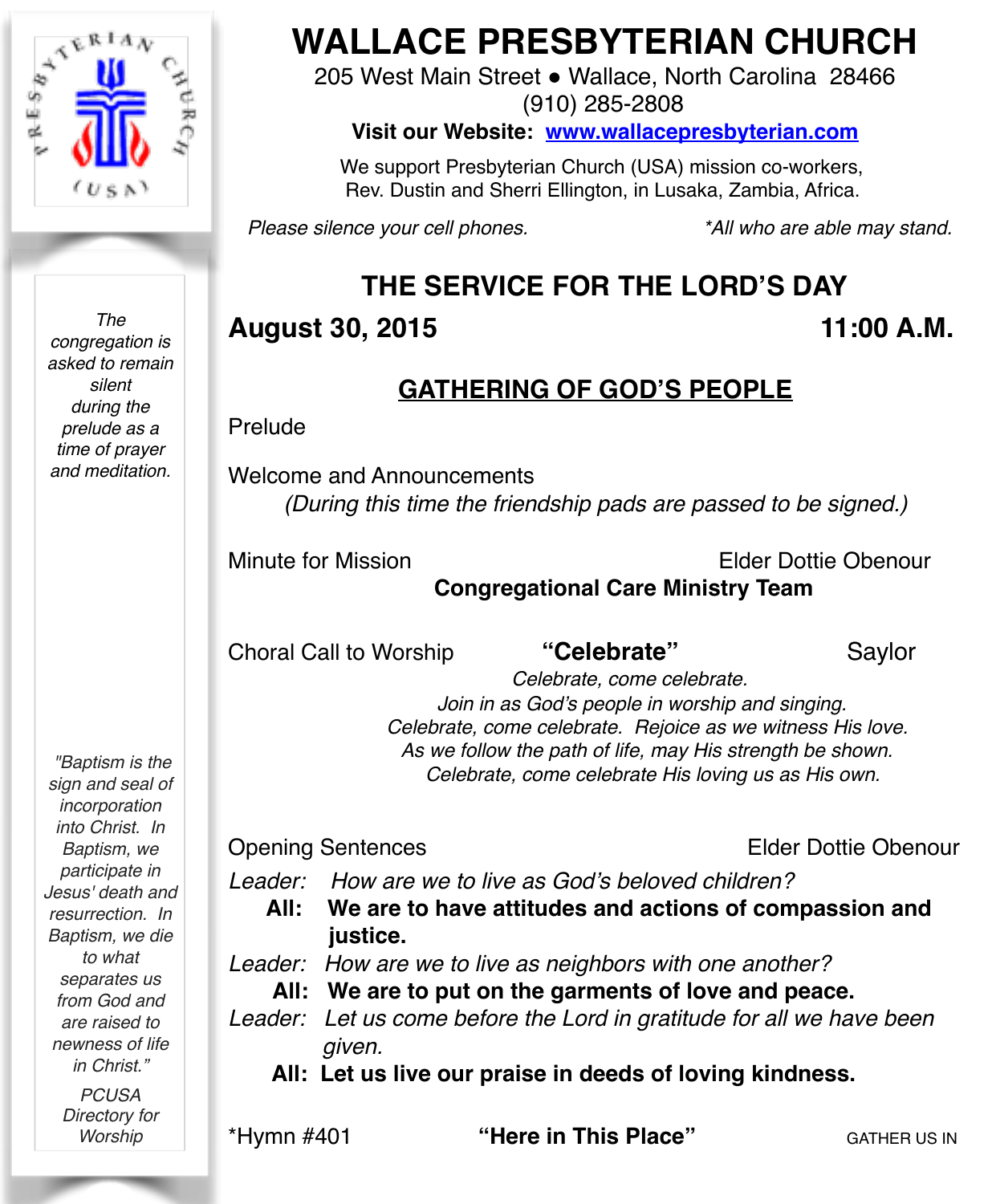*Today's Prayer of Confession is adapted from "From beyond the farthest hills," an online worship resource.*

\*Responsive Prayer of Confession (based on Colossians 3:12-17) *Leader: You are God's people, God's saints, God's beloved community. Clothe yourselves, therefore, with compassion, kindness, humility, gentleness, and patience with one another.*

**All: Christ, work in our hearts. Help us to love others as generously as you love us.**

*Leader: Be tolerant of one another. Be forgiving when someone offends you or treats you wrongly. Just as Christ has forgiven you, so you must forgive one another.*

**All: Christ, work in our hearts. Help us to forgive others as freely as you have forgiven us.**

*Leader: Clothe yourselves, above all, with love, which will join you together in perfect unity. You have been called to be one body; therefore, let Christ's peace govern your hearts.*

**All: Christ, work in our hearts. Help us to live in perfect unity with all whom you have called into your church.**

*Leader Gratefully make room for Christ's Word to live in your heart. Challenge one another to live up to Christ's teachings, and learn wisdom from one another.*

**All: Christ, work in our hearts. Help us to live a truly Christlike life. Help us to be teachable.**

*Leader: Sing to God with grateful hearts! Give thanks to God in the name of Jesus. Whatever you say or do, do it in the name of the Lord Jesus.* **All: Christ, work in our hearts. Help us to live in a spirit of grateful abundance. Help us to live in a way that worthy of your name. Amen.**

\*Responsive Assurance of Pardon (based on Colossians 2:13-14)

*Leader: Hear the good news: God has made us alive together with him when he forgave us all our trespasses, erasing the record that stood against us with its legal demands.*

**All: This God set aside, nailing it to the cross. In Jesus Christ, therefore, we are forgiven. Thanks be to God!**

\*Gloria Patri Hymn #581 *Glory Be to the Father*

### **PROCLAIMING GOD'S WORD**

5TH SUNDAY BUILDING OFFERING Children's Sermon

Special Music **"Meditation"** Marco Beltrami Elizabeth Sills, piano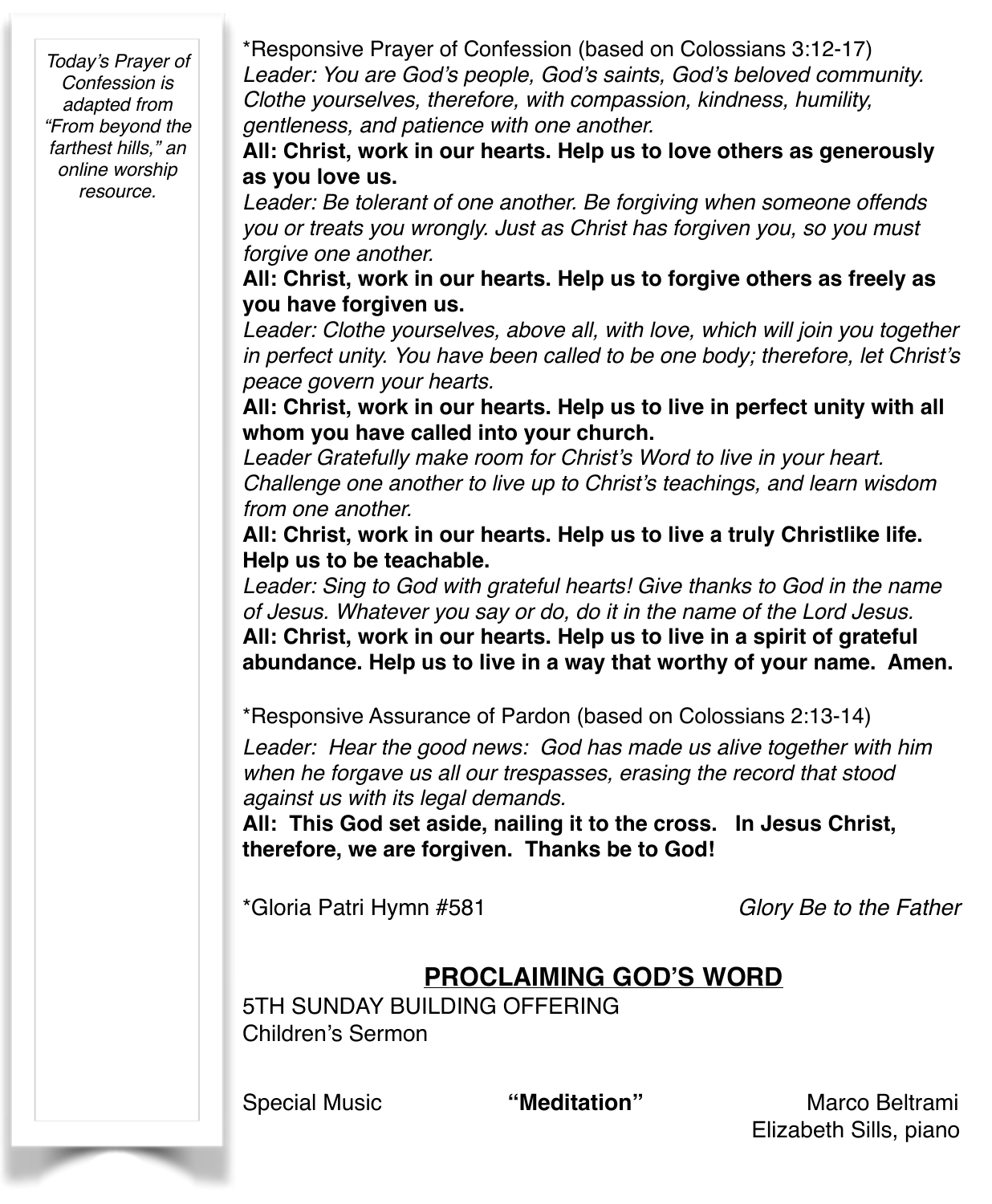Prayer for Illumination

S*peak, Lord. We are listening. Plant your Word down deep within us. Speak Lord, we are listening. Show us your way. Amen.*

| Epistle Lesson                          |                       | <b>Elder Dottie Obenour</b> |  |
|-----------------------------------------|-----------------------|-----------------------------|--|
|                                         | 1 Corinthians 13:1-13 | $+$ Page 934                |  |
| Hymn $#693$                             | "Though I May Speak"  | <b>GIFT OF LOVE</b>         |  |
| Epistle Lesson                          | Colossians 3:1-17     | +Pages 957, 958             |  |
| "A Dress Code for Christians"<br>Sermon |                       | Dr. Philip K. Gladden       |  |

A Time for Reflection

Pastoral Prayer with The Lord's Prayer

### **GIVING THANKS TO GOD**

Presentation of Tithes and Offerings

**Offertory** 

\*Doxology

*Praise God from whom all blessings flow; Praise Him all creatures here below; Praise Him above ye heavenly host; Praise Father, Son, and Holy Ghost. Amen.*

\*Prayer of Dedication

The Affirmation of Faith: The Apostles' Creed I believe in God the Father Almighty, Maker of heaven and earth, And in Jesus Christ his only Son our Lord; who was conceived by the Holy Ghost, born of the Virgin Mary, suffered under Pontius Pilate, was crucified, dead, and buried; he descended into hell; the third day he rose again from the dead; he ascended into heaven, and sitteth on the right hand of God the Father Almighty; from thence he shall come to judge the quick and the dead. I believe in the Holy Ghost, the holy catholic Church, the communion of saints, the forgiveness of sins, the resurrection of the body, and the life everlasting. **Amen.**

*"As many of you as were baptized into Christ have clothed yourselves with Christ. There is no longer Jew or Greek, there is no longer slave or free, there is no longer male and female; for all of you are one in Christ Jesus." Galatians 3:27-28*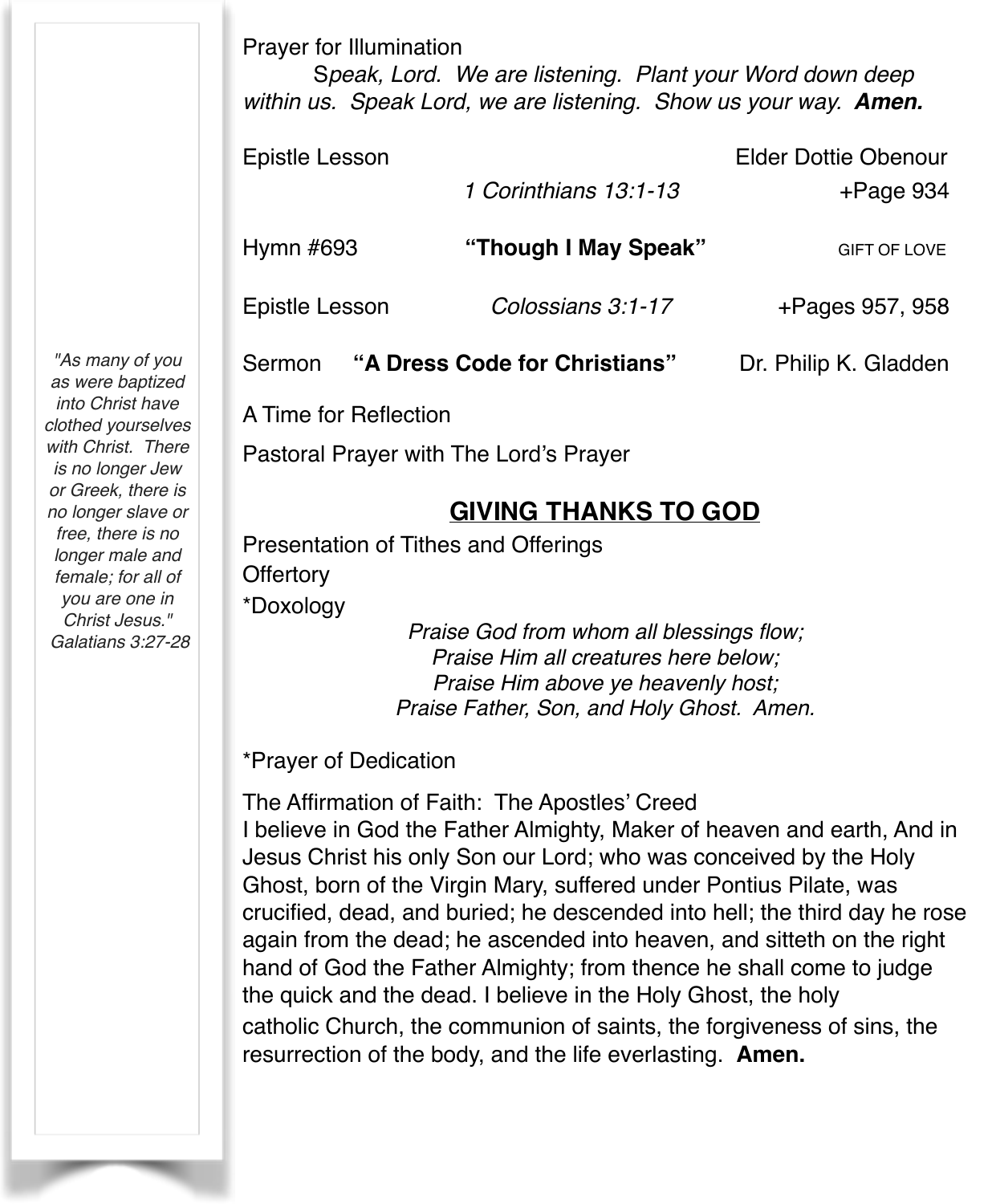*This hymn is frequently used as an expression of Christian fellowship, especially at the conclusion of the Lord's Supper.* 

### \*Benediction

\*Choral Benediction **"Amen"** SCHUBERT *Amen, amen, amen. Amen, amen.*

\*Postlude

*\*All who are able may stand. +The page number in the pew Bible.*

### 5<sup>th</sup> Annual East Community **Fall Faith & Fellowship** Kirkwood Camp & Conference Center "Relax, Refresh, Renew"

Saturday, September 12 (Friday Night WoodKirk) 10 A.M. - 4 P.M. (9:30 -10 am arrival)

Activities for all ages: Day Camp for young children, Labyrinth, Tree Trail, Jesus Express Train Rides, Zip Line, Swing by Choice, Pool, Live Music, Cornhole Tournament, Mission Presentations

New this year: Bring your own picnic lunch. Drinks and Watermelon will be provided. There is no cost for this event (except for Fri. Night WoodKirk overnight guests), but donations are greatly appreciated.

Rev. Jonathan Kelley of the Presbyterian Counseling Center will be our preacher at the 10.00 am worship service.

An original work of art by Hope Smith which will be created during the worship service and valued around \$300 will be raffled off. Tickets are \$2/each or \$5/3. Please make checks payable to the Presbytery of Coastal Carolina. You can contact Nancy Gladden to purchase tickets. For samples of Hope's art, go to www.hopegsmith.com.

Day Camp: 11:00am to 12:45pm for children 3-10 years. We will have games, songs, crafts, and a devotion. To register your children, please e-mail emile@winterparkpres.org. Advanced registration is appreciated.

Advanced registration & payment is required for WoodKirk by Assessed 31 Cap Indianal

### Schedule

Friday 5:00 pm Earliest arrival 8:00 pm Camp fire

### Saturday

8:00 am Breakfast for overnight participants only 9:30 am Arrival 10:00 am Worship 11:00am - 1:00 pm activity choices: Mission presentations, Tree Trail, Labyrinth, Day Camp, Train rides, Cornhole Tournament (lunch on your own) 1:00 pm - 4:00 pm activity choices: pool, zip line, Swing by Choice (live music @ 1:30 pm) 4:00 pm Departure



| and the contract of the contract of the contract of the contract of the contract of the contract of |                                                                                              |
|-----------------------------------------------------------------------------------------------------|----------------------------------------------------------------------------------------------|
| Mall form and Payment to:                                                                           | FRIDAY NICHT WOODKIRK REGISTRATION HORM.                                                     |
| Presbytery of Coastal Camlina                                                                       |                                                                                              |
| C/O Rev. LaNera Parato-                                                                             | <b>Nazado</b>                                                                                |
| 400 Ranger Block                                                                                    | Address:                                                                                     |
| Havelack, NC 28332                                                                                  | <b>Phoene &amp; Freath</b>                                                                   |
| Phone: 252-422-6139.                                                                                | Nincola process is more established and a "Women's cadding and the performance indicated     |
| Lawis arrived to seem                                                                               |                                                                                              |
|                                                                                                     |                                                                                              |
| Chicks results in Penhabina of Darriz Carolina                                                      | Service colonials and profession. Consent offers are my polygons for their telephone and the |
|                                                                                                     |                                                                                              |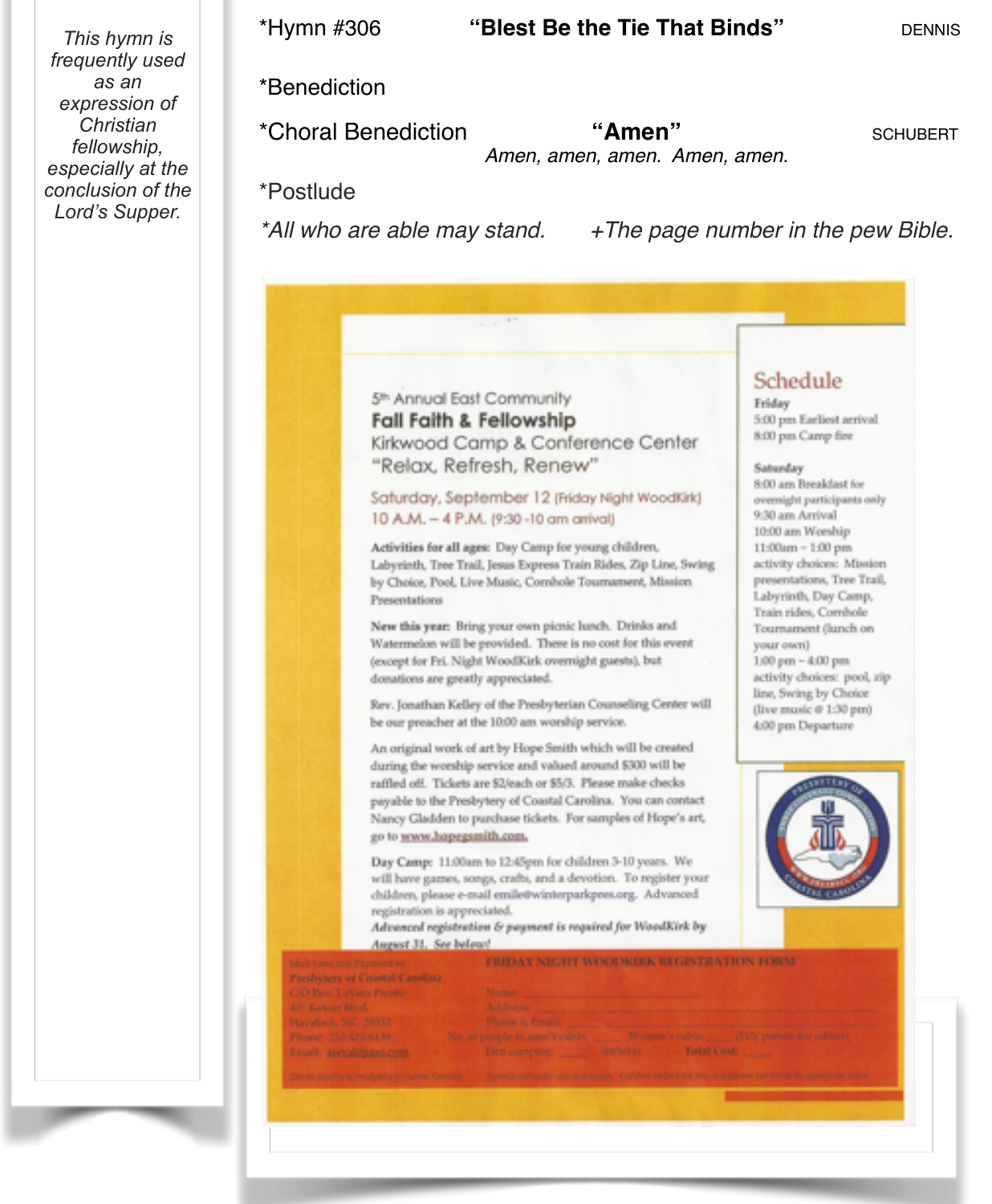| <b>WEEKLY CALENDAR</b>          |            |                                                |  |
|---------------------------------|------------|------------------------------------------------|--|
| Sunday, August 30               | $9:40$ am  | <b>Opening Assembly</b>                        |  |
|                                 | $10:00$ am | <b>Sunday School</b>                           |  |
|                                 | 11:00 $am$ | Worship/5th Sunday Building Offering           |  |
| Tuesday, September 1            | 6:30 am    | Coffee in Room 304                             |  |
| 7:00-7:30 am                    |            | SonRise Worship                                |  |
|                                 | $7:00$ pm  | Presbyterian Men-Oak Plain Presbyterian Church |  |
| Wednesday, September 2 10:00 am |            | Bible Study, Room 304                          |  |
|                                 | $7:30$ pm  | Choir Practice, Music Room                     |  |

### **NOTES AND ANNOUNCEMENTS**

- **This morning** we receive our 5th Sunday Building Offering. This offering helps to underwrite the maintenance expenses for our physical plant which provides space for our worship and ministries. Thank you for your support.
- **Presbyterian Men** will meet on Tuesday, September 1 at 7:00 p.m. at the Oak Plain Presbyterian Church for supper and a program. All men are welcome.
- Please join the minister for a Bible study on Psalm 19 on Wednesday, September 2 at 10:00 a.m. in Room 304 (across from the Music Room).
- " **Come join us for a Barbecue Supper** on Saturday, September 19, at 6:00 pm. \$10.00. Tickets will be required. Get your ticket from Dottie Obenour or any member of the Congregational Care Committee.



 **08/30:** Andrea Casteen & Nettie Batchelor **08/30:** Gary & Joyce Ange **09/06:** Harriet & Charley Farrior **09/06:** Graham & Sandra Phillips

### **NURSERY GREETERS**

**Opening Church Building: August 16-31:** Clay Blue Blue

### **USEMERS**

 **Fred Burroughs, Leader** Bill Walters Blake Wallace Greg Maready Susan Walters

## **THE YOUTH WORSHIP LEADERS**

**08/23:** Ellie Carone & Anna Grace Carr **08/30:** Madelyn Coombs & Mary Kellan Creech



**Mary Ayres, recovering from knee surgery, Bill Blalock family, Myree Bland, Avalee Bowman- The Oaks at Mayview, Raleigh, Buddy Brinkley family, Tammy Callahan-(Frankie Coleman's daughter, stroke) Warren Cavenaugh, Brain Tumor, Ronnie Cox-Pastor Watha PFWB Church, Joe Dormagen (Verlie Wells' son-in-law), Lee Giddings- (Heart Cath June 1, NHRMC) Lee Giddings, River Landing front gate attendant, recovery from open heart surgery, Herman Hardy, Ozelle Kennedy-(Joell Parker's Grandmother), SPC William Krupitzer-(nephew of Linda Burroughs), Wright Lanier family, Pippa Larsen-one year old diagnosed with AAL, a form of leukemia, (friends of Nick & Lee Baker), Bruce & Barbara Lyon (Jim Sills mother and her husband; Mr. Lyon had a stroke), Sharon Moore, Glenn Powell, Ann Quinn, (Mary Carone's sister)-cancer, Judy Robinson, Cheryl Siddens- cancer, Emily Taylor- (Grace Carter's niece from Chesapeake, VA) cancer, Mimi Tarleton, Kelsea Webster, Verlie Wells-Rosemary, Members and friends in the armed services: Jason Payne.**